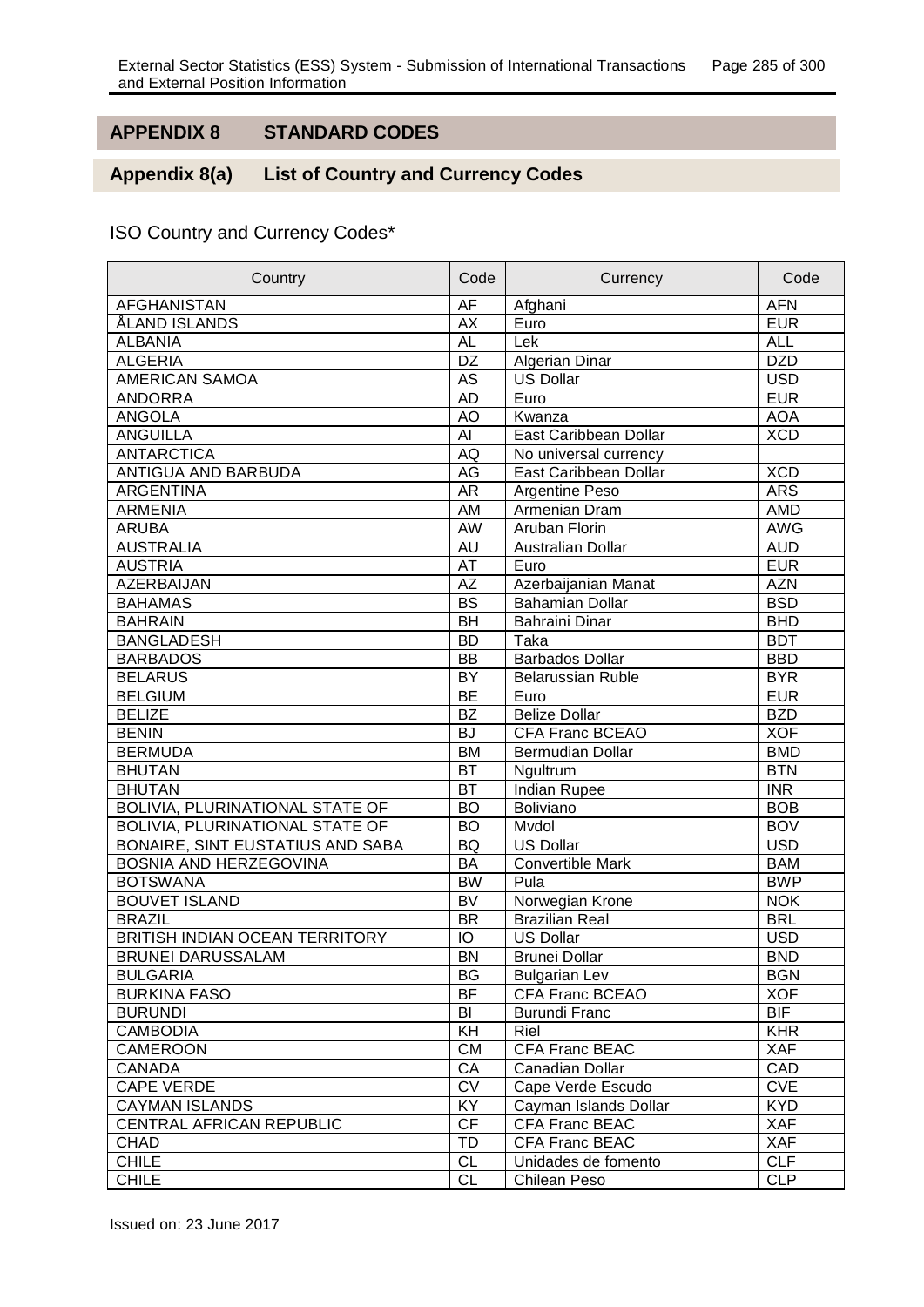| Country                            | Code                                       | Currency                      | Code       |
|------------------------------------|--------------------------------------------|-------------------------------|------------|
| <b>CHINA</b>                       | CN                                         | Yuan Renminbi                 | <b>CNY</b> |
| <b>CHRISTMAS ISLAND</b>            | <b>CX</b>                                  | Australian Dollar             | <b>AUD</b> |
| COCOS (KEELING) ISLANDS            | CC                                         | Australian Dollar             | <b>AUD</b> |
| <b>COLOMBIA</b>                    | CO                                         | Colombian Peso                | <b>COP</b> |
| <b>COLOMBIA</b>                    | $C\overline{O}$                            | Unidad de Valor Real          | COU        |
| <b>COMOROS</b>                     | KM                                         | Comoro Franc                  | <b>KMF</b> |
| CONGO                              | $\overline{\text{CG}}$                     | <b>CFA Franc BEAC</b>         | <b>XAF</b> |
| CONGO, THE DEMOCRATIC REPUBLIC OF  | CD                                         | Congolese Franc               | <b>CDF</b> |
| <b>COOK ISLANDS</b>                | $\overline{\text{CK}}$                     | New Zealand Dollar            | <b>NZD</b> |
| <b>COSTA RICA</b>                  | CR                                         | Costa Rican Colon             | <b>CRC</b> |
| <b>CÔTE D'IVOIRE</b>               | $\overline{c}$                             | <b>CFA Franc BCEAO</b>        | <b>XOF</b> |
| <b>CROATIA</b>                     | $\overline{\mathsf{HR}}$                   | Croatian Kuna                 | <b>HRK</b> |
| <b>CUBA</b>                        | $\overline{c}$                             | Peso Convertible              | CUC        |
| <b>CUBA</b>                        | $\overline{\text{c}^{\text{U}}}$           | Cuban Peso                    | <b>CUP</b> |
| <b>CURAÇAO</b>                     | $\overline{\text{CW}}$                     | Netherlands Antillean Guilder | <b>ANG</b> |
| <b>CYPRUS</b>                      | $\overline{CY}$                            | Euro                          | <b>EUR</b> |
| <b>CZECH REPUBLIC</b>              | $\overline{\text{CZ}}$                     | Czech Koruna                  | <b>CZK</b> |
| <b>DENMARK</b>                     | DK                                         | Danish Krone                  | <b>DKK</b> |
| <b>DJIBOUTI</b>                    | <b>DJ</b>                                  | Djibouti Franc                | <b>DJF</b> |
| <b>DOMINICA</b>                    | <b>DM</b>                                  | East Caribbean Dollar         | XCD        |
| <b>DOMINICAN REPUBLIC</b>          | <b>DO</b>                                  | Dominican Peso                | <b>DOP</b> |
| <b>ECUADOR</b>                     | $E$ C                                      | <b>US Dollar</b>              | <b>USD</b> |
| <b>EGYPT</b>                       | $E$ G                                      | Egyptian Pound                | <b>EGP</b> |
| <b>EL SALVADOR</b>                 | $\overline{\mathsf{S}\mathsf{V}}$          | El Salvador Colon             | <b>SVC</b> |
| <b>EL SALVADOR</b>                 | $\overline{\mathsf{SV}}$                   | <b>US Dollar</b>              | <b>USD</b> |
| <b>EQUATORIAL GUINEA</b>           | GQ                                         | <b>CFA Franc BEAC</b>         | <b>XAF</b> |
| <b>ERITREA</b>                     | ER                                         | Nakfa                         | <b>ERN</b> |
| <b>ESTONIA</b>                     | EE                                         | Euro                          | <b>EUR</b> |
| <b>ETHIOPIA</b>                    | ET                                         | <b>Ethiopian Birr</b>         | ETB        |
| <b>FALKLAND ISLANDS (MALVINAS)</b> | <b>FK</b>                                  | <b>Falkland Islands Pound</b> | <b>FKP</b> |
| <b>FAROE ISLANDS</b>               | <b>FO</b>                                  | Danish Krone                  | <b>DKK</b> |
| <b>FIJI</b>                        | $\overline{FJ}$                            | Fiji Dollar                   | <b>FJD</b> |
| <b>FINLAND</b>                     | F1                                         | Euro                          | <b>EUR</b> |
| <b>FRANCE</b>                      | <b>FR</b>                                  | Euro                          | <b>EUR</b> |
| <b>FRENCH GUIANA</b>               | GF                                         | Euro                          | <b>EUR</b> |
| <b>FRENCH POLYNESIA</b>            |                                            |                               | <b>XPF</b> |
| <b>FRENCH SOUTHERN TERRITORIES</b> | $\overline{PF}$<br>CFP Franc<br>TF<br>Euro |                               | <b>EUR</b> |
| <b>GABON</b>                       | GA                                         | CFA Franc BEAC                | <b>XAF</b> |
| <b>GAMBIA</b>                      | GM                                         |                               | <b>GMD</b> |
| <b>GEORGIA</b>                     | Dalasi<br><b>GE</b>                        |                               | <b>GEL</b> |
| <b>GERMANY</b>                     | DE                                         | Lari<br>Euro                  | <b>EUR</b> |
|                                    |                                            |                               |            |
| <b>GHANA</b>                       | GH                                         | Ghana Cedi                    | <b>GHS</b> |
| <b>GIBRALTAR</b>                   | GI                                         | Gibraltar Pound               | <b>GIP</b> |
| GREECE                             | <b>GR</b>                                  | Euro                          | <b>EUR</b> |
| <b>GREENLAND</b>                   | GL                                         | Danish Krone                  | <b>DKK</b> |
| <b>GRENADA</b>                     | GD                                         | East Caribbean Dollar         | <b>XCD</b> |
| <b>GUADELOUPE</b>                  | GP                                         | Euro                          | <b>EUR</b> |
| <b>GUAM</b>                        | GU                                         | <b>US Dollar</b>              | <b>USD</b> |
| <b>GUATEMALA</b>                   | GT                                         | Quetzal                       | <b>GTQ</b> |
| <b>GUERNSEY</b>                    | GG                                         | <b>Pound Sterling</b>         | <b>GBP</b> |
| <b>GUINEA</b>                      | GN                                         | Guinea Franc                  | <b>GNF</b> |
| <b>GUINEA-BISSAU</b>               | <b>GW</b>                                  | CFA Franc BCEAO               | <b>XOF</b> |
| <b>GUYANA</b>                      | GY                                         | Guyana Dollar                 | <b>GYD</b> |
| <b>HAITI</b>                       | HT                                         | Gourde                        | <b>HTG</b> |
| <b>HAITI</b>                       | HT                                         | <b>US Dollar</b>              | <b>USD</b> |
| HEARD ISLAND AND McDONALD ISLANDS  | HM                                         | Australian Dollar             | <b>AUD</b> |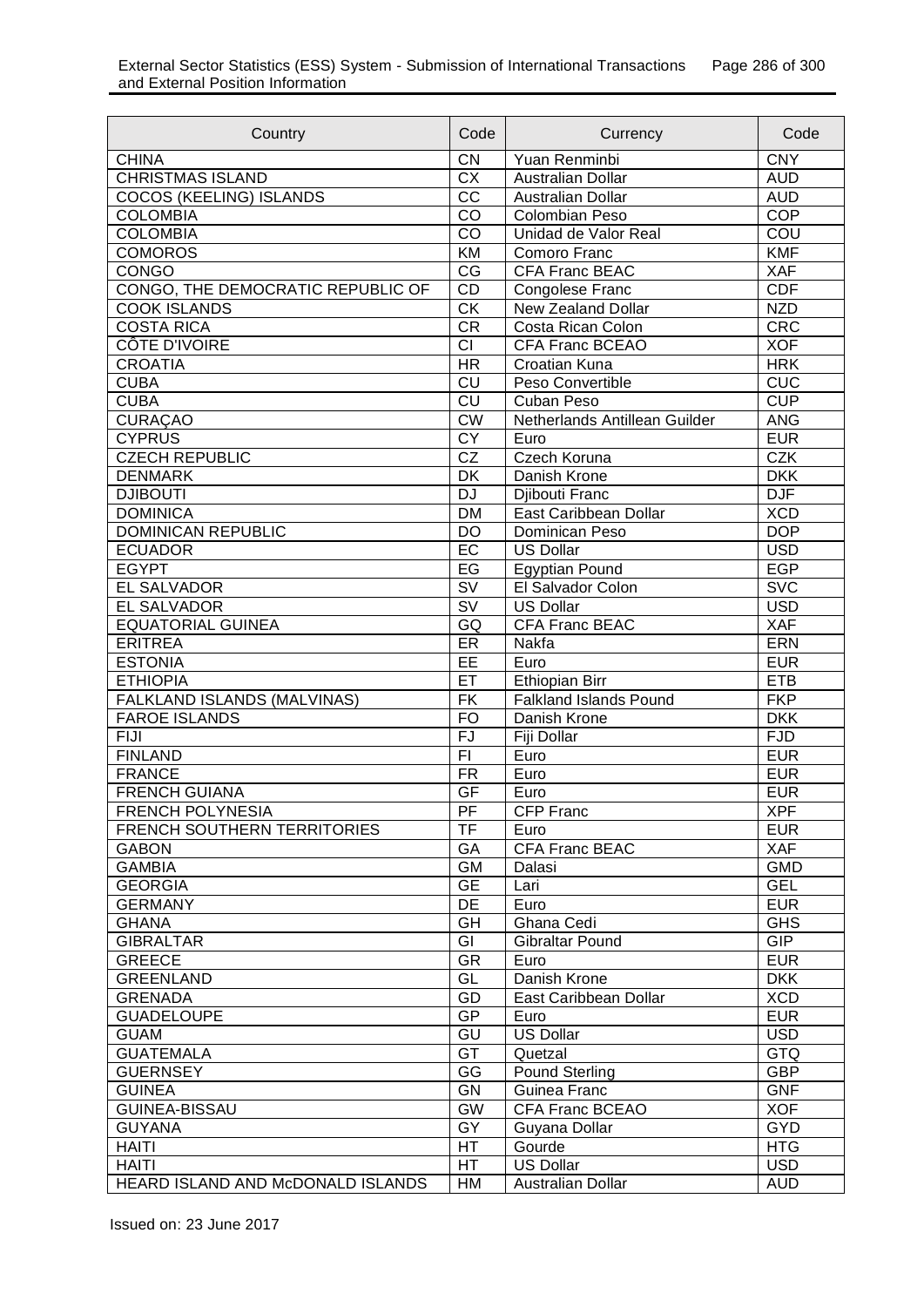| Country                          | Code                              | Currency                    | Code                     |
|----------------------------------|-----------------------------------|-----------------------------|--------------------------|
| HOLY SEE (VATICAN CITY STATE)    | <b>VA</b>                         | Euro                        | <b>EUR</b>               |
| <b>HONDURAS</b>                  | <b>HN</b>                         | Lempira                     | <b>HNL</b>               |
| <b>HONG KONG</b>                 | HK                                | Hong Kong Dollar            | <b>HKD</b>               |
| <b>HUNGARY</b>                   | HU                                | Forint                      | <b>HUF</b>               |
| <b>ICELAND</b>                   | $\overline{S}$                    | <b>Iceland Krona</b>        | <b>ISK</b>               |
| <b>INDIA</b>                     | IN                                | Indian Rupee                | <b>INR</b>               |
| <b>INDONESIA</b>                 | $\overline{ID}$                   | Rupiah                      | IDR                      |
| <b>IRAN, ISLAMIC REPUBLIC OF</b> | <b>IR</b>                         | <b>Iranian Rial</b>         | $\overline{IRR}$         |
| <b>IRAQ</b>                      | IQ                                | Iraqi Dinar                 | $\overline{IQ}$          |
| <b>IRELAND</b>                   | $\overline{IE}$                   | Euro                        | <b>EUR</b>               |
| <b>ISLE OF MAN</b>               | IM                                | <b>Pound Sterling</b>       | <b>GBP</b>               |
| <b>ISRAEL</b>                    | IL                                | New Israeli Sheqel          | $\overline{\mathbb{LS}}$ |
| <b>ITALY</b>                     | $\overline{\mathsf{I}\mathsf{T}}$ | Euro                        | <b>EUR</b>               |
| <b>JAMAICA</b>                   | <b>JM</b>                         | Jamaican Dollar             | <b>JMD</b>               |
| <b>JAPAN</b>                     | <b>JP</b>                         | Yen                         | <b>JPY</b>               |
| <b>JERSEY</b>                    | $\overline{\mathsf{JE}}$          | <b>Pound Sterling</b>       | <b>GBP</b>               |
| <b>JORDAN</b>                    | <b>JO</b>                         | Jordanian Dinar             | <b>JOD</b>               |
| <b>KAZAKHSTAN</b>                | $\overline{KZ}$                   | $T$ enge                    | <b>KZT</b>               |
| <b>KENYA</b>                     | $\overline{KE}$                   | <b>Kenyan Shilling</b>      | <b>KES</b>               |
| <b>KIRIBATI</b>                  | $\overline{K}$                    | <b>Australian Dollar</b>    | <b>AUD</b>               |
| KOREA, DEMOCRATIC PEOPLE'S       | $\overline{KP}$                   | North Korean Won            | <b>KPW</b>               |
| <b>REPUBLIC OF</b>               |                                   |                             |                          |
| <b>KOREA, REPUBLIC OF</b>        | $\overline{KR}$                   | Won                         | <b>KRW</b>               |
| <b>KUWAIT</b>                    | $\overline{KW}$                   | <b>Kuwaiti Dinar</b>        | <b>KWD</b>               |
| <b>KYRGYZSTAN</b>                | KG                                | Som                         | <b>KGS</b>               |
| LAO PEOPLE'S DEMOCRATIC REPUBLIC | LA                                | Kip                         | <b>LAK</b>               |
| <b>LATVIA</b>                    | $\overline{LV}$                   | Latvian Lats                | LVL                      |
| <b>LEBANON</b>                   | LB                                | Lebanese Pound              | <b>LBP</b>               |
| <b>LESOTHO</b>                   | LS                                | Loti                        | <b>LSL</b>               |
| <b>LESOTHO</b>                   | $\overline{\mathsf{LS}}$          | Rand                        | ZAR                      |
| <b>LIBERIA</b>                   | <b>LR</b>                         | Liberian Dollar             | <b>LRD</b>               |
| <b>LIBYA</b>                     | LY                                | Libyan Dinar                | <b>LYD</b>               |
| <b>LIECHTENSTEIN</b>             | $\sqcup$                          | Swiss Franc                 | <b>CHF</b>               |
| <b>LITHUANIA</b>                 | LT                                | Lithuanian Litas            | <b>LTL</b>               |
| LUXEMBOURG                       | LU                                | Euro                        | <b>EUR</b>               |
| <b>MACAO</b>                     | <b>MO</b>                         | Pataca                      | <b>MOP</b>               |
| MACEDONIA, THE FORMER YUGOSLAV   | МK                                | Denar                       | <b>MKD</b>               |
| <b>REPUBLIC OF</b>               |                                   |                             |                          |
| MADAGASCAR                       | <b>MG</b>                         | Malagasy Ariary             | <b>MGA</b>               |
| <b>MALAWI</b>                    | <b>MW</b>                         | Kwacha                      | <b>MWK</b>               |
| <b>MALAYSIA</b>                  | <b>MY</b>                         | <b>Malaysian Ringgit</b>    | <b>MYR</b>               |
| <b>MALDIVES</b>                  | MV                                | Rufiyaa                     | <b>MVR</b>               |
| <b>MALI</b>                      | ML                                | CFA Franc BCEAO             | <b>XOF</b>               |
| <b>MALTA</b>                     | MT                                | Euro                        | <b>EUR</b>               |
| <b>MARSHALL ISLANDS</b>          | MH                                | US Dollar                   | <b>USD</b>               |
| <b>MARTINIQUE</b>                | <b>MQ</b>                         | Euro                        | <b>EUR</b>               |
| <b>MAURITANIA</b>                | <b>MR</b>                         | Ouguiya                     | <b>MRO</b>               |
| <b>MAURITIUS</b>                 | <b>MU</b>                         | <b>Mauritius Rupee</b>      | <b>MUR</b>               |
| <b>MAYOTTE</b>                   | YT                                | Euro                        | <b>EUR</b>               |
| <b>MEXICO</b>                    | МX                                | Mexican Peso                | <b>MXN</b>               |
| <b>MEXICO</b>                    | МX                                | Mexican Unidad de Inversion | <b>MXV</b>               |
|                                  |                                   | (UDI)                       |                          |
| MICRONESIA, FEDERATED STATES OF  | <b>FM</b>                         | <b>US Dollar</b>            | <b>USD</b>               |
| MOLDOVA, REPUBLIC OF             | <b>MD</b>                         | Moldovan Leu                | <b>MDL</b>               |
| <b>MONACO</b>                    | MC                                | Euro                        | <b>EUR</b>               |
| <b>MONGOLIA</b>                  | MN                                | Tugrik                      | <b>MNT</b>               |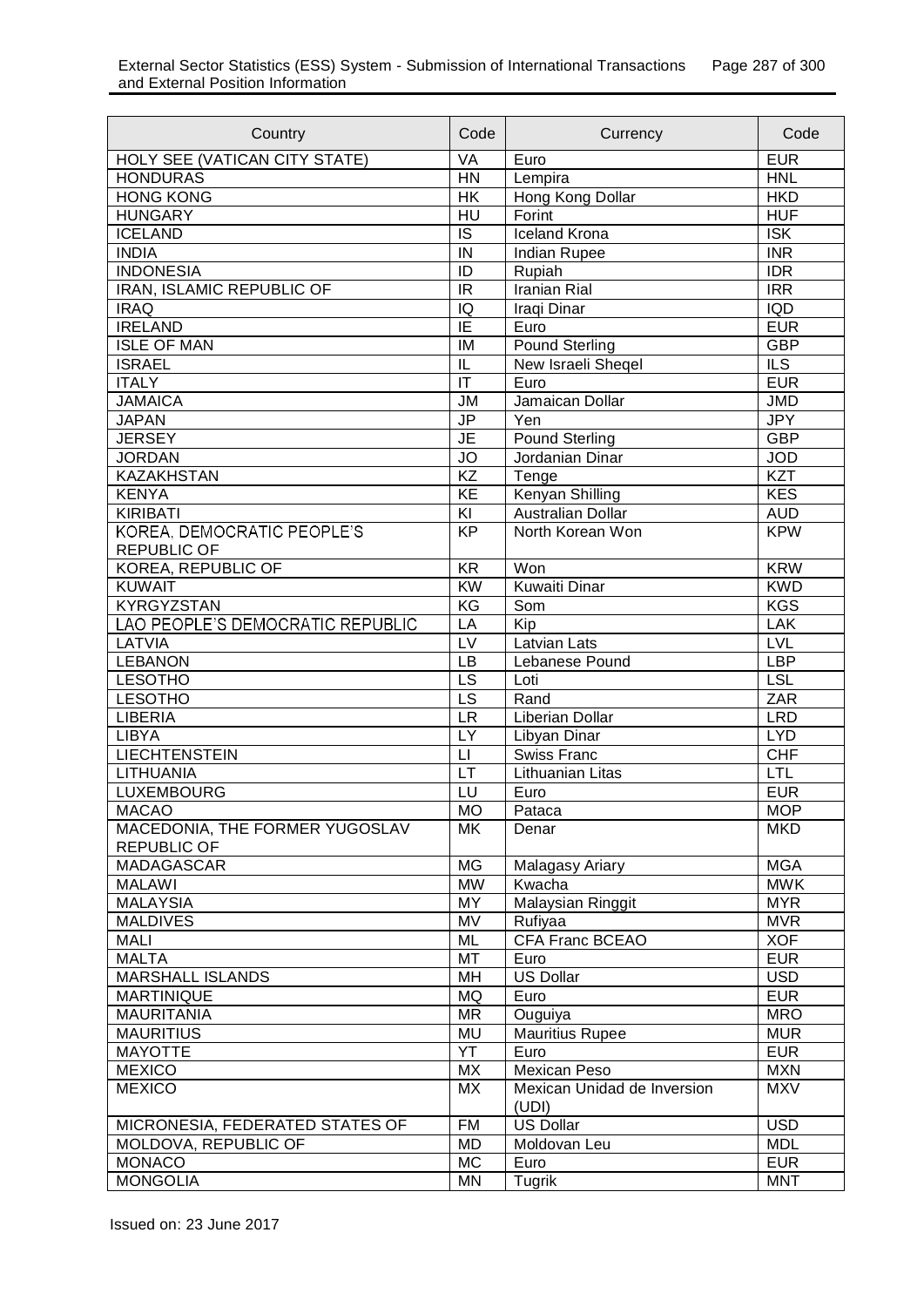| Country                               | Code                      | Currency                      | Code                     |
|---------------------------------------|---------------------------|-------------------------------|--------------------------|
| <b>MONTENEGRO</b>                     | <b>ME</b>                 | Euro                          | <b>EUR</b>               |
| <b>MONTSERRAT</b>                     | <b>MS</b>                 | East Caribbean Dollar         | <b>XCD</b>               |
| <b>MOROCCO</b>                        | <b>MA</b>                 | Moroccan Dirham               | <b>MAD</b>               |
| <b>MOZAMBIQUE</b>                     | <b>MZ</b>                 | <b>Mozambique Metical</b>     | <b>MZN</b>               |
| <b>MYANMAR</b>                        | <b>MM</b>                 | Kyat                          | <b>MMK</b>               |
| <b>NAMIBIA</b>                        | <b>NA</b>                 | Namibia Dollar                | <b>NAD</b>               |
| <b>NAMIBIA</b>                        | <b>NA</b>                 | Rand                          | <b>ZAR</b>               |
| <b>NAURU</b>                          | <b>NR</b>                 | <b>Australian Dollar</b>      | <b>AUD</b>               |
| <b>NEPAL</b>                          | <b>NP</b>                 | Nepalese Rupee                | <b>NPR</b>               |
| <b>NETHERLANDS</b>                    | <b>NL</b>                 | Euro                          | <b>EUR</b>               |
| <b>NEW CALEDONIA</b>                  | <b>NC</b>                 | <b>CFP Franc</b>              | <b>XPF</b>               |
| <b>NEW ZEALAND</b>                    | <b>NZ</b>                 | <b>New Zealand Dollar</b>     | <b>NZD</b>               |
| <b>NICARAGUA</b>                      | <b>NI</b>                 | Cordoba Oro                   | $\overline{NIO}$         |
| <b>NIGER</b>                          | <b>NE</b>                 | <b>CFA Franc BCEAO</b>        | <b>XOF</b>               |
| <b>NIGERIA</b>                        | <b>NG</b>                 | Naira                         | <b>NGN</b>               |
| <b>NIUE</b>                           | <b>NU</b>                 | <b>New Zealand Dollar</b>     | <b>NZD</b>               |
| <b>NORFOLK ISLAND</b>                 | $\overline{\mathsf{NF}}$  | <b>Australian Dollar</b>      | <b>AUD</b>               |
| NORTHERN MARIANA ISLANDS              | <b>MP</b>                 | <b>US Dollar</b>              | <b>USD</b>               |
| <b>NORWAY</b>                         | <b>NO</b>                 | Norwegian Krone               | <b>NOK</b>               |
| <b>OMAN</b>                           | <b>OM</b>                 | Rial Omani                    | <b>OMR</b>               |
| <b>PAKISTAN</b>                       | <b>PK</b>                 | Pakistan Rupee                | <b>PKR</b>               |
| <b>PALAU</b>                          | <b>PW</b>                 | <b>US Dollar</b>              | <b>USD</b>               |
| PALESTINE, STATE OF                   | PS                        | No universal currency         |                          |
| <b>PANAMA</b>                         | PA                        | Balboa                        | PAB                      |
| <b>PANAMA</b>                         | PA                        | <b>US Dollar</b>              | <b>USD</b>               |
| <b>PAPUA NEW GUINEA</b>               | PG                        | Kina                          | <b>PGK</b>               |
| PARAGUAY                              | $\overline{PY}$           | Guarani                       | <b>PYG</b>               |
| <b>PERU</b>                           | PE                        | Nuevo Sol                     | <b>PEN</b>               |
| <b>PHILIPPINES</b>                    | PH                        | Philippine Peso               | PHP                      |
| <b>PITCAIRN</b>                       | PN                        | <b>New Zealand Dollar</b>     | <b>NZD</b>               |
| <b>POLAND</b>                         | PL                        | Zloty                         | <b>PLN</b>               |
| <b>PORTUGAL</b>                       | PT                        | Euro                          | <b>EUR</b>               |
| <b>PUERTO RICO</b>                    | <b>PR</b>                 | <b>US Dollar</b>              | <b>USD</b>               |
| QATAR                                 | QA                        | Qatari Rial                   | QAR                      |
| <b>RÉUNION</b>                        | <b>RE</b>                 | Euro                          | <b>EUR</b>               |
| <b>ROMANIA</b>                        | R <sub>O</sub>            | New Romanian Leu              | <b>RON</b>               |
| <b>RUSSIAN FEDERATION</b>             | <b>RU</b>                 | <b>Russian Ruble</b>          | <b>RUB</b>               |
| <b>RWANDA</b>                         | <b>RW</b><br>Rwanda Franc |                               | <b>RWF</b>               |
| SAINT BARTHÉLEMY                      | <b>BL</b>                 | Euro                          | <b>EUR</b>               |
| SAINT HELENA, ASCENSION AND TRISTAN   | <b>SH</b>                 | Saint Helena Pound            | <b>SHP</b>               |
| <b>DA CUNHA</b>                       |                           |                               |                          |
| <b>SAINT KITTS AND NEVIS</b>          | KN                        | East Caribbean Dollar         | <b>XCD</b>               |
| <b>SAINT LUCIA</b>                    | LC                        | East Caribbean Dollar         | <b>XCD</b>               |
| SAINT MARTIN (FRENCH PART)            | MF                        | Euro                          | <b>EUR</b>               |
| SAINT PIERRE AND MIQUELON             | <b>PM</b>                 | Euro<br>East Caribbean Dollar | <b>EUR</b>               |
| SAINT VINCENT AND THE GRENADINES      | VC                        |                               | <b>XCD</b>               |
| <b>SAMOA</b>                          | $W\overline{S}$           | Tala                          | <b>WST</b>               |
| <b>SAN MARINO</b>                     | <b>SM</b>                 | Euro                          | <b>EUR</b><br><b>STD</b> |
| SAO TOME AND PRINCIPE                 | <b>ST</b>                 | Dobra                         |                          |
| <b>SAUDI ARABIA</b><br><b>SENEGAL</b> | <b>SA</b><br>SN           | Saudi Riyal                   | <b>SAR</b><br><b>XOF</b> |
|                                       |                           | CFA Franc BCEAO               |                          |
| <b>SERBIA</b>                         | <b>RS</b>                 | Serbian Dinar                 | <b>RSD</b>               |
| <b>SEYCHELLES</b>                     | SC                        | Seychelles Rupee              | <b>SCR</b><br><b>SLL</b> |
| SIERRA LEONE                          | <b>SL</b>                 | Leone                         |                          |
| <b>SINGAPORE</b>                      | SG                        | Singapore Dollar              | SGD                      |
| SINT MAARTEN (DUTCH PART)             | SX                        | Netherlands Antillean Guilder | <b>ANG</b>               |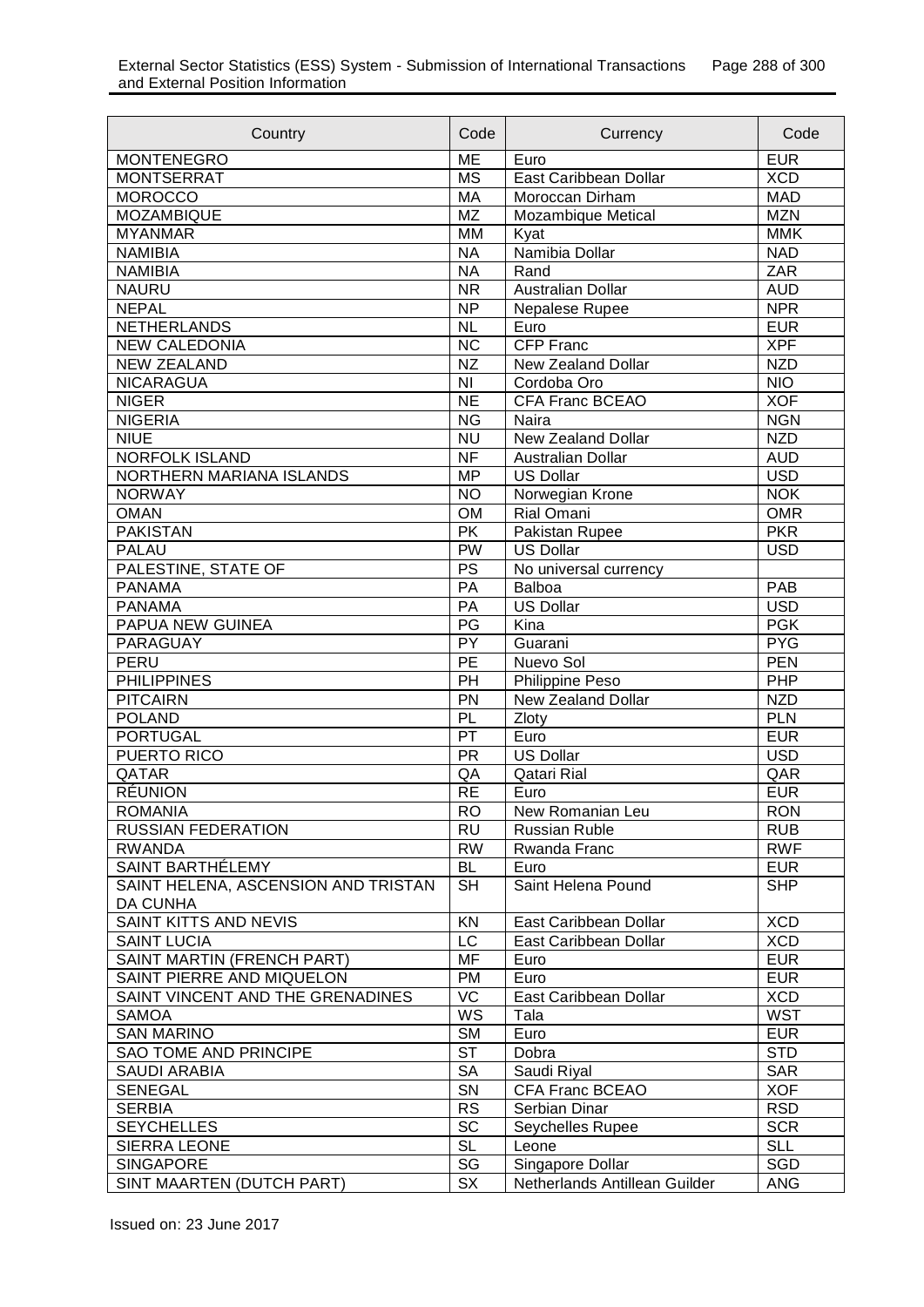| Country                                         | Code                     | Currency                                         | Code       |
|-------------------------------------------------|--------------------------|--------------------------------------------------|------------|
| <b>SLOVAKIA</b>                                 | <b>SK</b>                | Euro                                             | <b>EUR</b> |
| <b>SLOVENIA</b>                                 | SI                       | Euro                                             | <b>EUR</b> |
| <b>SOLOMON ISLANDS</b>                          | <b>SB</b>                | Solomon Islands Dollar                           | <b>SBD</b> |
| <b>SOMALIA</b>                                  | SO                       | Somali Shilling                                  | SOS        |
| <b>SOUTH AFRICA</b>                             | ZA                       | Rand                                             | ZAR        |
| SOUTH GEORGIA AND THE SOUTH<br>SANDWICH ISLANDS | GS                       | No universal currency                            |            |
| <b>SOUTH SUDAN</b>                              | $\overline{\text{SS}}$   | South Sudanese Pound                             | <b>SSP</b> |
| <b>SPAIN</b>                                    | ES                       | Euro                                             | <b>EUR</b> |
| <b>SRI LANKA</b>                                | LK                       | Sri Lanka Rupee                                  | <b>LKR</b> |
| <b>SUDAN</b>                                    | SD                       | Sudanese Pound                                   | <b>SDG</b> |
| <b>SURINAME</b>                                 | $\overline{\text{SR}}$   | Surinam Dollar                                   | <b>SRD</b> |
| SVALBARD AND JAN MAYEN                          | $\overline{\text{SI}}$   | Norwegian Krone                                  | <b>NOK</b> |
| <b>SWAZILAND</b>                                | $\overline{\text{SZ}}$   | Lilangeni                                        | <b>SZL</b> |
| <b>SWEDEN</b>                                   | $\overline{\mathsf{SE}}$ | Swedish Krona                                    | <b>SEK</b> |
| <b>SWITZERLAND</b>                              | <b>CH</b>                | <b>WIR Euro</b>                                  | <b>CHE</b> |
| <b>SWITZERLAND</b>                              | $\overline{CH}$          | Swiss Franc                                      | <b>CHF</b> |
| SWITZERLAND                                     | $\overline{CH}$          | <b>WIR Franc</b>                                 | <b>CHW</b> |
| <b>SYRIAN ARAB REPUBLIC</b>                     | $\overline{SY}$          | Syrian Pound                                     | <b>SYP</b> |
| TAIWAN, PROVINCE OF CHINA                       | <b>TW</b>                | New Taiwan Dollar                                | <b>TWD</b> |
| <b>TAJIKISTAN</b>                               | TJ                       | Somoni                                           | <b>TJS</b> |
| TANZANIA, UNITED REPUBLIC OF                    | $\overline{\mathsf{TZ}}$ | <b>Tanzanian Shilling</b>                        | <b>TZS</b> |
| <b>THAILAND</b>                                 | $\overline{\mathsf{TH}}$ | <b>Baht</b>                                      | <b>THB</b> |
| <b>TIMOR-LESTE</b>                              | $\overline{\sf TL}$      | <b>US Dollar</b>                                 | <b>USD</b> |
| <b>TOGO</b>                                     | <b>TG</b>                | <b>CFA Franc BCEAO</b>                           | <b>XOF</b> |
| <b>TOKELAU</b>                                  | <b>TK</b>                | New Zealand Dollar                               | <b>NZD</b> |
| <b>TONGA</b>                                    | <b>TO</b>                | Pa'anga                                          | <b>TOP</b> |
| TRINIDAD AND TOBAGO                             | <b>TT</b>                | <b>Trinidad and Tobago Dollar</b>                | <b>TTD</b> |
| <b>TUNISIA</b>                                  | <b>TN</b>                | <b>Tunisian Dinar</b>                            | <b>TND</b> |
| <b>TURKEY</b>                                   | <b>TR</b>                | <b>Turkish Lira</b>                              | <b>TRY</b> |
| <b>TURKMENISTAN</b>                             | <b>TM</b>                | <b>Turkmenistan New Manat</b>                    | <b>TMT</b> |
| TURKS AND CAICOS ISLANDS                        | $\overline{\text{TC}}$   | <b>US Dollar</b>                                 | <b>USD</b> |
| <b>TUVALU</b>                                   | $\overline{\text{TV}}$   | Australian Dollar                                | <b>AUD</b> |
| <b>UGANDA</b>                                   | UG                       | <b>Uganda Shilling</b>                           | <b>UGX</b> |
| <b>UKRAINE</b>                                  | UA                       | Hryvnia                                          | <b>UAH</b> |
| UNITED ARAB EMIRATES                            | <b>AE</b>                | <b>UAE Dirham</b>                                | <b>AED</b> |
| <b>UNITED KINGDOM</b>                           | GB                       | <b>Pound Sterling</b>                            | <b>GBP</b> |
| <b>UNITED STATES</b>                            | <b>US</b>                | <b>US Dollar</b>                                 | <b>USD</b> |
| UNITED STATES                                   | <b>US</b>                | US Dollar (Next day)                             | <b>USN</b> |
| <b>UNITED STATES</b>                            | <b>US</b>                | US Dollar (Same day)                             | <b>USS</b> |
| UNITED STATES MINOR OUTLYING                    | UM                       | <b>US Dollar</b>                                 | <b>USD</b> |
| <b>ISLANDS</b>                                  |                          |                                                  |            |
| <b>URUGUAY</b>                                  | UY                       | Uruguay Peso en Unidades<br>Indexadas (URUIURUI) | <b>UYI</b> |
| <b>URUGUAY</b>                                  | UY                       | Peso Uruguayo                                    | <b>UYU</b> |
| <b>UZBEKISTAN</b>                               | UZ                       | Uzbekistan Sum                                   | <b>UZS</b> |
| VANUATU                                         | VU                       | Vatu                                             | <b>VUV</b> |
| VENEZUELA, BOLIVARIAN REPUBLIC OF               | VE                       | <b>Bolivar</b>                                   | <b>VEF</b> |
| <b>VIET NAM</b>                                 | VN                       | Dong                                             | <b>VND</b> |
| <b>VIRGIN ISLANDS (BRITISH)</b>                 | VG                       | <b>US Dollar</b>                                 | <b>USD</b> |
| <b>VIRGIN ISLANDS (US)</b>                      | VI                       | <b>US Dollar</b>                                 | <b>USD</b> |
| <b>WALLIS AND FUTUNA</b>                        | WF                       | <b>CFP Franc</b>                                 | <b>XPF</b> |
| <b>WESTERN SAHARA</b>                           | EH                       | Moroccan Dirham                                  | <b>MAD</b> |
| <b>YEMEN</b>                                    | YE                       | Yemeni Rial                                      | <b>YER</b> |
| <b>ZAMBIA</b>                                   | ΖM                       | Zambian Kwacha                                   | ZMW        |
| ZIMBABWE                                        | ZW                       | Zimbabwe Dollar                                  | ZWL        |